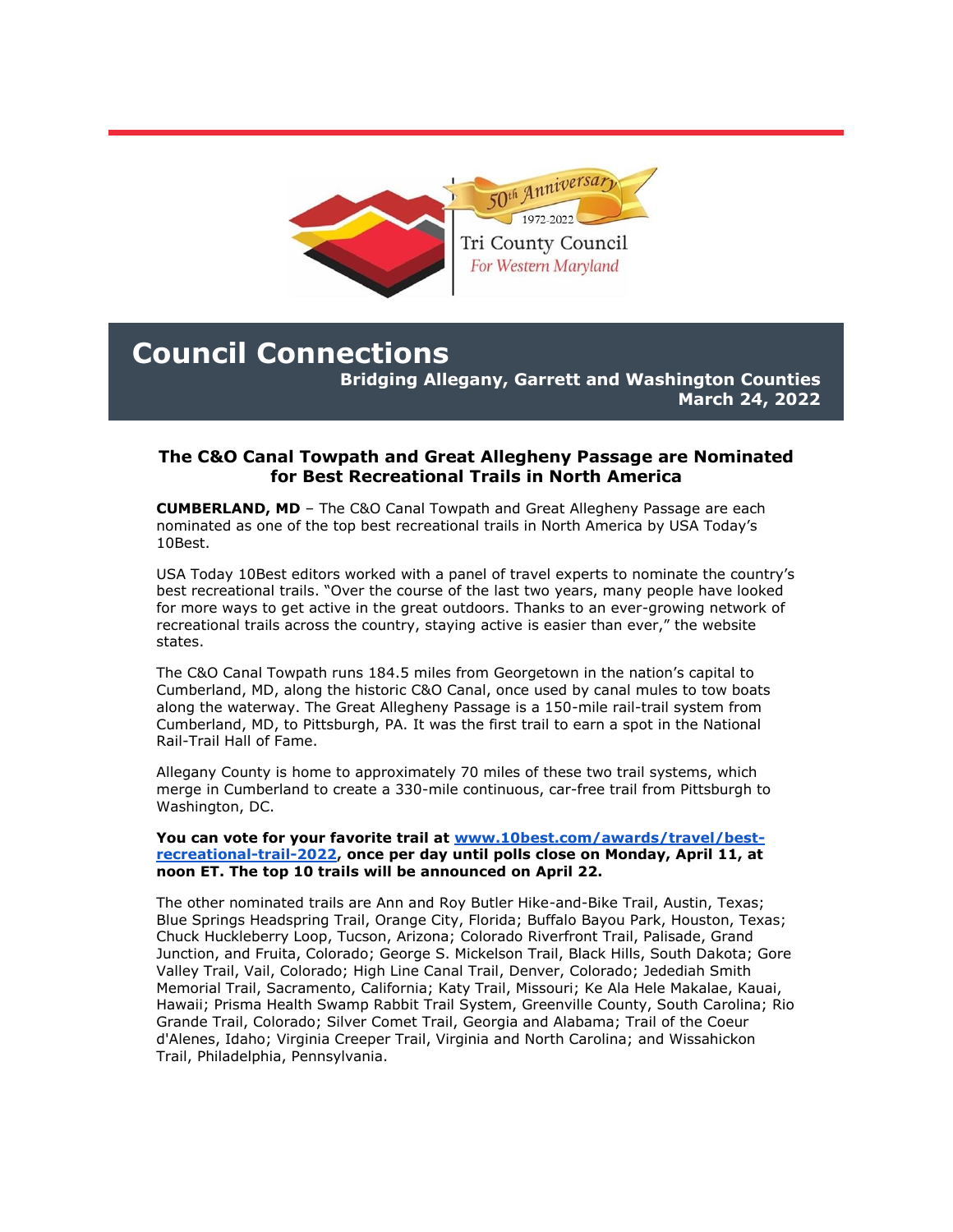### **Rural Maryland Council Senator George Edwards Presented With Rural Champion Award**

Rural Maryland Council recently held its annual meeting and 2021 Rural Impact Award ceremony in Annapolis, MD. Highlights from the meeting included an overview of upcoming events and activities for 2022 and honoring advocates for rural Maryland communities.

During the 2021 Rural Impact Award Ceremony, the **Rural Champion Award** was received by Senator George Edwards and Senator Guy Guzzone for their outstanding leadership and public service in advocating for policy solutions to greatly benefit rural communities.



*Photo: John Hartline (Executive Director, Tri-County Council for Southern Maryland) and Charlotte Davis (RMC Executive Director) presenting Senator George Edwards the Rural Champion Award at the RMC annual meeting on December 1, 2021. Photo Credit: Edwin Remsburg*



# **March 29 - 30, 2022**

In celebration of Women's History Month, join the SBA's Office of Women's Business Ownership and the Nasdaq Entrepreneurial Center for the virtual Women's Business Summit on March 29- 30, 2022. The free event will include power-packed panels, inspirational fireside chats, and 'Ask an Expert' workshops to help you build, scale, and grow your business. Panels and discussion topics include:

- Innovation and Investment
- Building an Equitable Recovery Framework for Women Entrepreneurs
- From Essential Worker to Essential Entrepreneur: CARE Economy Entrepreneurship **Opportunities**